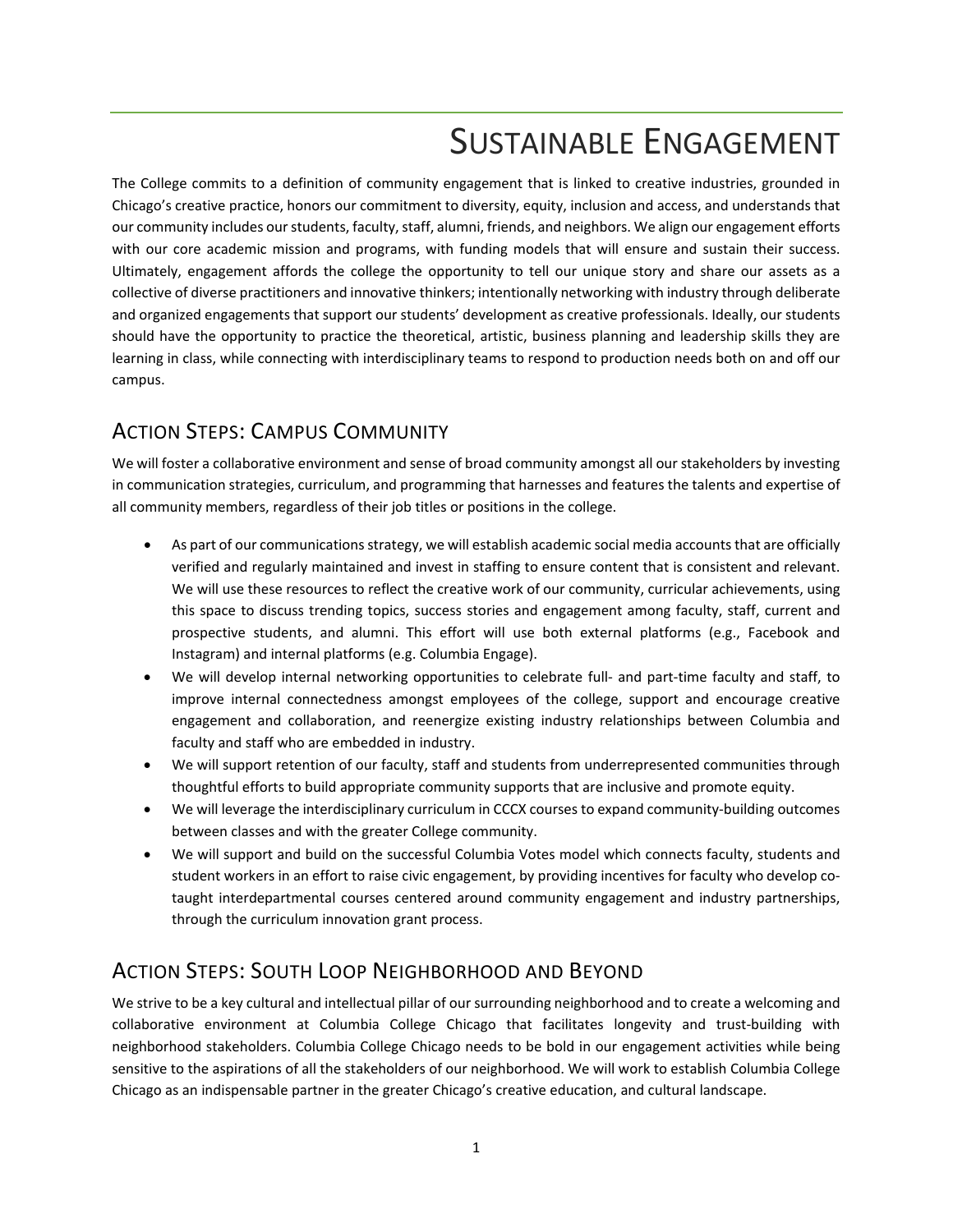- We will build social equity in partnership with community partners. We will support the ongoing work of the Special Advisor for Community Engagement to collect information about ongoing engagement activities, develop standards for community engagement, and create rubrics for measuring the success of those initiatives.
- We will create an internal industry and community engagement council connecting faculty, staff, career center, alumni relations, academic departments, and executive leadership to each other to better understand the external partnerships and relationships that are happening each year/semester at the institution.
- We will develop narratives about our community through storytelling in partnership with our community engagement and neighborhood partners, and create a publication to promote our engagement activities and partnerships within the neighborhood.
- We will develop ways to recognize meaningful community engagement activities by our students, faculty and staff, using such strategies as badging, awards, and other incentives.
- We will promote partnership opportunities with government, business, and non-profit organizations within the City of Chicago.
- We will continue to grow and leverage our partnerships with Black, Asian and Latino/Latinx community stakeholders and lawmakers to responsibly recruit and retain these diverse emerging creatives.
- We will create a Columbia College Chicago Cultural Passport to encourage attendance and raise the audience for our public-facing events and performances, and promote Columbia College Chicago and local businesses, and support and promote the Wabash Arts Corridor.
- We will develop a "Neighborhood Discovery Initiative" in partnership with local businesses and other neighborhood stakeholders to encourage the Columbia College Chicago internal community to engage with the surrounding neighborhood. Key to this initiative is to recover the narrative of our neighborhood as accessible and safe through targeted communication and activities programming.
- We will reconceive Manifest to serve as the "Coming Home" or "Block Party" event for the surrounding neighborhood that celebrates the creative work of our institution and the entrepreneurial and creative spirt of the neighborhood in ways that create and support linkages with community partners.
- We will Utilize the college's resources to engage, particularly with government and non-profit organizations within the City of Chicago.

#### ACTION STEPS: COLUMBIA AGENCY

- Create a creative agency for Columbia College Chicago staffed with creative professionals who can support a broad variety of production needs, leading teams of student workers, and connecting to relevant classwork. The Columbia agency should provide meaningful practical experiences for our students. This can be in the form of employment, internships, and projects through associated classes.
- Activate public-facing space to support the work of the Columbia agency, providing professional space to meet with clients as well as investing in creative work spaces that lean into cutting edge production methodologies and technology.
- The Columbia agency should serve as a gateway to support the work of community organizations, as measured by a stable and growing client base. The Columbia agency should support more effective communications by departments to students and others on campus.
- The Columbia agency will also serve as a campus-wide talent booking agency to help the neighborhood easily identify and book Columbia College Chicago talent for events.